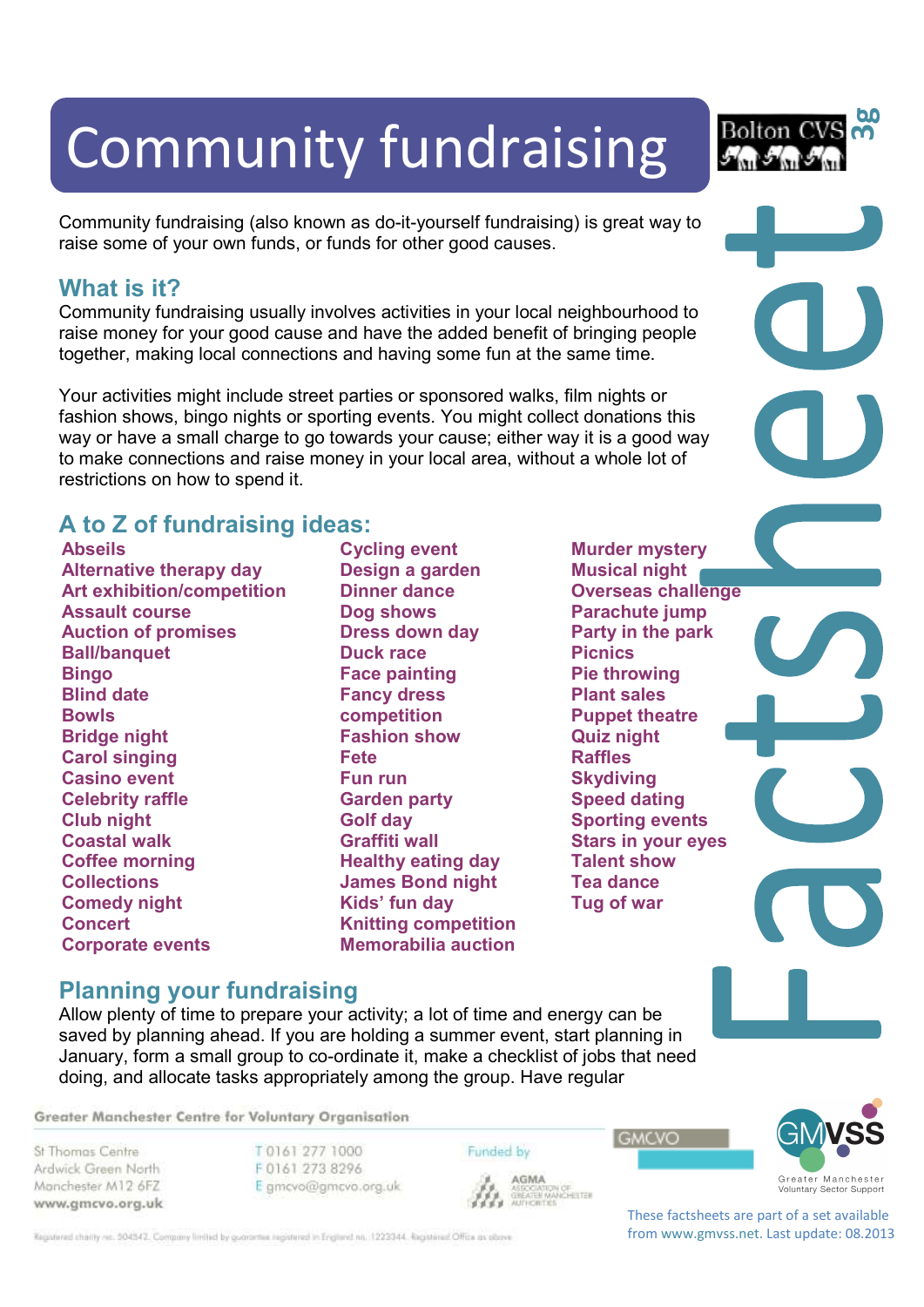## This factsheet is for guidance only - see terms of use, copyright and disclaimer on www.gmvss.net/terms

meetings to check progress and keep records to track your progress.

Here are a few pointers to think about:

- **Your fundraising target and timescale** How much money do you need, what is it for (is there a specific cause that you will put it towards and when do you need the money by?
- **Your activity** What is the best way to raise the money you need in the time that you have? Will the activity fit in with the image of the group, your values and aims?
- **Resources** Do you have enough people to help organise the activity, what equipment or other resources do you need, do you need people with particular skills and are you making the best use of the skills that you have? Do you, or a member of your group, know a local celebrity who could open an event or get involved?
- **Costs** It's important to set a budget for any costs involved (such as promotion, room hire, equipment etc), and how you will fund these costs. Try and look for discounts, link with other groups, or use other local events to reduce your costs and attract a wider audience.
- **Keeping it legal** There are a number or **regulatory requirements** that may have an impact on your fundraising. Some activities require special permission or a licence (such as car boot sales, flag days, raffles, bingo, door-to-door collections). Don't let these put you off. The **Institute of Fundraising** provides useful guides and legal information and best practice to help you to run your activities. If you need a permit or a licence, you need to apply for these well in advance from your local council.
- **Insurance** Think about the risks involved in running your activity (including weather conditions if it is an outside event), you may need insurance to cover theft or damage or if bad weather means you have to cancel the event. Doing a proper risk assessment and working out a plan if things go wrong is very important.
- **Publicity** Think about who you are trying to attract and how you are going to get people involved. Will posters and leaflets that you hand out or put up (for instance in shops, libraries and doctors' surgeries) help to attract people? Could you write a press release for the local paper, radio and any other free papers or community newsletters?
- **Double your fundraising target** Do you have any links with local businesses or sponsors who may be able to match the amount of money you raise, to double your fundraising efforts?

**"We go bag-packing at two supermarkets in December each year which raises over £1,000 for the Scouts, even more if we do some carol singing too"** 

**Alan Fish, Tameside Scouts** 

**GMCVO** 

• **Share your success** – Once you have completed your activity and counted up how much you have made, don't forget to thank your donors, volunteers and sponsors. Why not also share your fundraising success with the local papers or newsletters to help raise the profile of your group and attract interest for your next fundraising activity?

Greater Manchester Centre for Voluntary Organisation

St Thomas Centre Ardwick Green North Manchester M12 6FZ www.gmcvo.org.uk T0161 277 1000 F0161 273 8296 E gmcvo@gmcvo.org.uk Funded by AGMA



These factsheets are part of a set available from www.gmvss.net. Last update: 08.2013

**Key Words** 

**Fundraising** – activities that raise money for a good cause, community group or charity

**Regulatory requirements** – rules or laws you must stick to

Registered charity no. 504542. Company limited by guarantee registered in England no. 1223344. Registered Office as obove